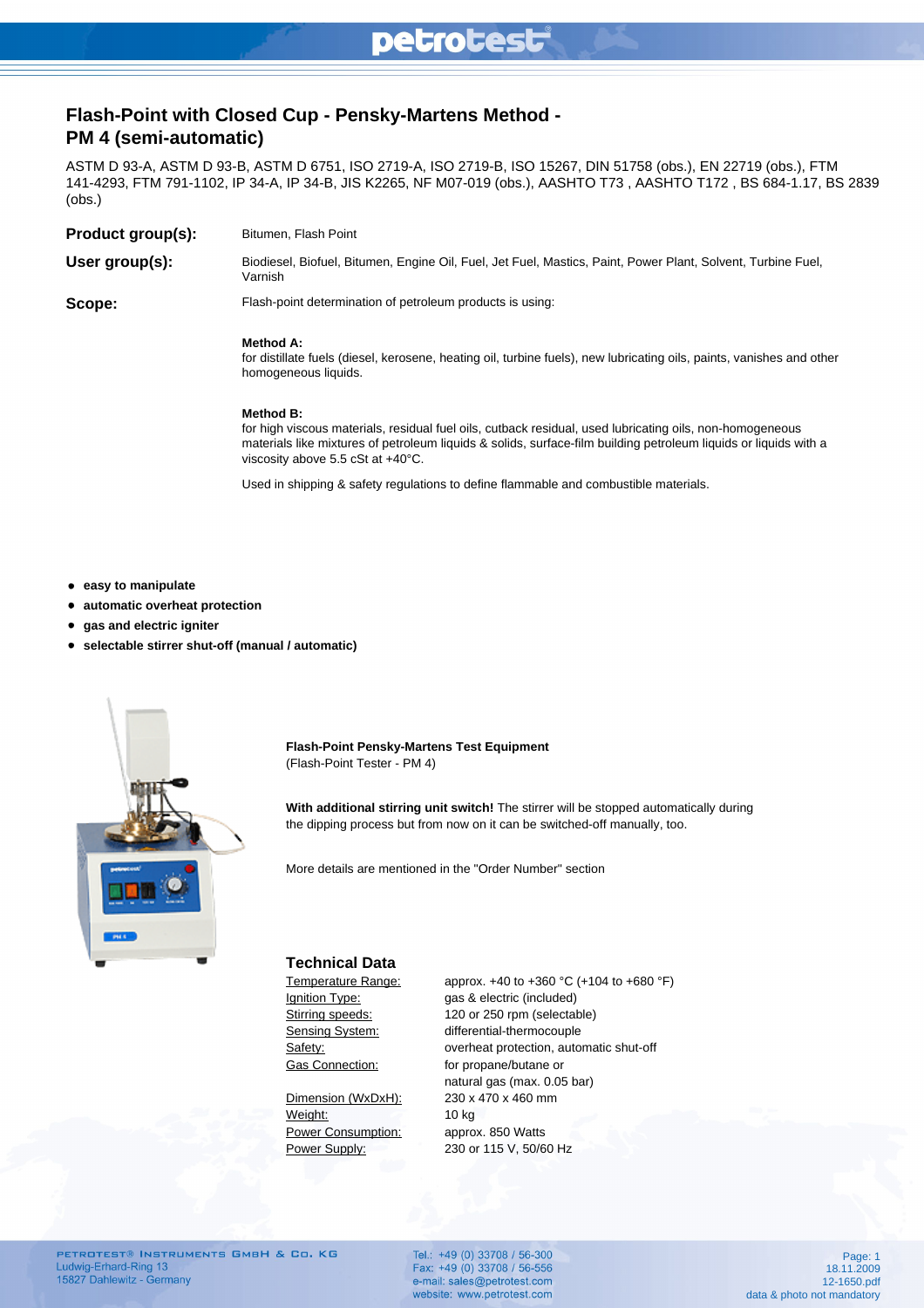### petrotest®

#### **Main Unit**

| Malli Uliit                      |                                                                                                                                                                                                                                                                                                                                                                                    |
|----------------------------------|------------------------------------------------------------------------------------------------------------------------------------------------------------------------------------------------------------------------------------------------------------------------------------------------------------------------------------------------------------------------------------|
| 12-1650                          | <b>PM 4 - Semi-Automatic Flash-Point Tester</b><br><b>Pensky-Martens Method</b>                                                                                                                                                                                                                                                                                                    |
|                                  | <b>Pensky-Martens Method:</b><br>ASTM D 93-A+B - JIS K2265 - FTM 791-1102 - FTM 141-4293 -<br>AASHTO T73 - AASHTO T172 - IP 34-A+B (BS 2839) -<br>ISO 2719-A+B (DIN 51 758, NF M07 019) - (EN 22 719)                                                                                                                                                                              |
|                                  | <b>Biodiesel Method:</b><br><b>ASTM D 6751</b>                                                                                                                                                                                                                                                                                                                                     |
|                                  | <u>Limit Test (eatable oils &amp; fats).</u><br>ISO 15 267 - BS 684-1.17                                                                                                                                                                                                                                                                                                           |
|                                  | Consisting of:<br>high-grade stainless steel housing with two-color powder coated, swivel-mounted Multi-Function-Head<br>- ONE-TWIST, automatic overheat protection, electric heating, electronic heater control, electric stirrer<br>110 rpm (method A) and 250 rpm (method B), stirrer shut-off manually by switch or automatically during<br>dipping of igniter, re-cooling fan |
|                                  | Supplied with:<br>1 cup "PM"<br>1 cover "PM"<br>1 gas igniter<br>1 electric igniter<br>1 handle for cup<br>1 stirrer coupling<br>1 thermometer ASTM 9C/IP 15C<br>1 thermometer ASTM 10C/IP 16C                                                                                                                                                                                     |
|                                  | Note: Stopper (12-0791) for thermometer opening is required.                                                                                                                                                                                                                                                                                                                       |
|                                  | Temperature Range: $+40$ to $+360$ °C ( $+104$ to $+680$ °F)                                                                                                                                                                                                                                                                                                                       |
|                                  | Power supply: 230 V, 50/60 Hz                                                                                                                                                                                                                                                                                                                                                      |
| 12-1651                          | <b>PM 4 - Semi-Automatic Flash- &amp; Fire-Point Tester</b>                                                                                                                                                                                                                                                                                                                        |
|                                  | Like 12-1650 but:<br>Power supply: 115 V, 50/60 Hz                                                                                                                                                                                                                                                                                                                                 |
| <b>Options &amp; Accessories</b> |                                                                                                                                                                                                                                                                                                                                                                                    |
| 12-1669                          | Digital-Thermometer alternative for glass-thermometers<br>Hold-key stops the display for easy storing of the Flash-Point,<br>while the normal display runs further. This enables much more comfortable work with a PM-Flash-Point<br>test.<br>Measuring Range: up to +400 °C                                                                                                       |
| 12-0600                          | Tray for cup and multi-detector                                                                                                                                                                                                                                                                                                                                                    |
|                                  | Note! Available as an option for all units built before 05/2004.                                                                                                                                                                                                                                                                                                                   |
| 12-1508                          | Draft Deflector (recommended for gas ignition tests)                                                                                                                                                                                                                                                                                                                               |
| 12-1763                          | Storage Box for spare parts and tools                                                                                                                                                                                                                                                                                                                                              |
| 12-0790                          | Tong for safe handling of hot handleless test cups                                                                                                                                                                                                                                                                                                                                 |

**12-1751 Case for barometer**

**12-1750 Digital Precision Barometer, 1 mbar, 0...1300 mbar**

**12-1752 Certificate for barometer - 5 measuring points**

**12-1753 Certificate for barometer - 10 measuring points**

**12-1754 Battery for barometer 9-V-Block**

Tel.: +49 (0) 33708 / 56-300 Fax: +49 (0) 33708 / 56-556 e-mail: sales@petrotest.com website: www.petrotest.com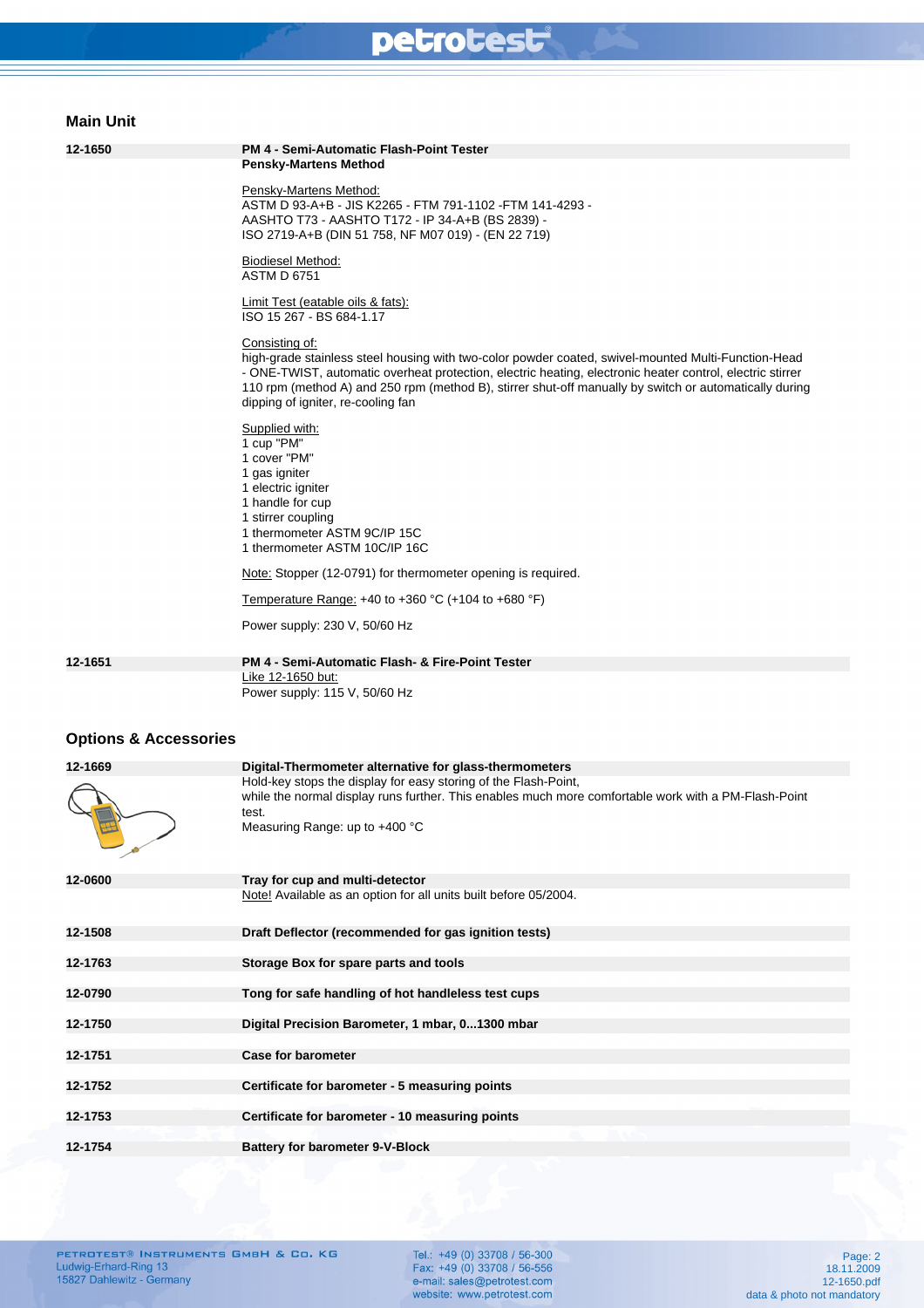# petrotest®

| 50-9110            | Reference Liquid, Flash-Point - ASTM D 93<br>(Pensky-Martens)                                                               |
|--------------------|-----------------------------------------------------------------------------------------------------------------------------|
|                    | Flash Point: approx. +65°C<br>Content: 255 ml<br>Note: Requires special shipment as hazardous goods.                        |
| 50-9112            | Reference Liquid, Flash-Point - ASTM D 93<br>(Pensky-Martens)<br>Flash Point: +213°C<br>Content: 250 ml                     |
| 50-9113            | Reference Liquid, Flash-Point - ASTM D 93<br>(Pensky-Martens)                                                               |
|                    | Flash Point: approx. +57.0 °C<br>Content: 250 ml<br>Note: Requires special shipment as hazardous goods.                     |
| <b>Spare Parts</b> |                                                                                                                             |
| 12-0657            | Thermometer ASTM 9C / IP 15C (collar Ø 12.2 mm)<br>Range: -5 to +110 : 0.5 °C<br>Length: 290 mm, Immersion: 57 mm, Ø 6.5 mm |
| 12-0658            | Thermometer ASTM 9C / IP 15C (collar Ø 12.2 mm)                                                                             |
|                    | Range: -5 to +110 : 0.5 $^{\circ}$ C (officially certified)                                                                 |
| 12-0661            | Thermometer ASTM 10C / IP 16C (collar Ø 12.2 mm)                                                                            |
|                    | Range: +90 to +370 : 2.0 °C<br>Length: 290 mm, Immersion: 57 mm, Ø 6.5 mm                                                   |
| 12-0662            | Thermometer ASTM 10C / IP 16C (collar Ø 12.2 mm)<br>Range: +90 to +370 : 2.0 °C (officially certified)                      |
| 12-0665            | Thermometer ASTM 88C (with collar)                                                                                          |
|                    | Range: +10 to +200 : 1.0 °C<br>Length: 287 mm, Immersion: 57 mm, $\varnothing$ 6.5 mm                                       |
| 12-0666            | Thermometer ASTM 88C (with collar)<br>Range: +10 to +200 : 1.0 °C (officially certified)                                    |
|                    |                                                                                                                             |
| 12-0777            | <b>Standard Test Insert "PM"</b><br>Consisting of:                                                                          |
|                    | 1 cup and 1 cover<br>(standard dimensions, made of brass)                                                                   |
| 12-0785            | <b>Standard Cup "PM"</b><br>approx. 75 ml (with filling mark), made of brass                                                |
|                    |                                                                                                                             |
| 12-0786            | <b>Standard Cover "PM"</b><br>for standard cup with shutter assembly, made of brass                                         |
| 12-0791            | Stopper, brass (Ø 18 mm)<br>to close the thermometer or multi-detector opening of the cover before use                      |
| 12-0793            | Handle for permanent fixing at the cup                                                                                      |
| 12-0778            | Electric Igniter with connector cable and plugs                                                                             |
| 12-0779            | Gas Igniter with 20 cm hose                                                                                                 |
| 12-0781            | Gas Supply Tubing, 1 meter                                                                                                  |
| 12-1507            | <b>Stirrer Couplings, pack of 10</b>                                                                                        |

Tel.: +49 (0) 33708 / 56-300<br>Fax: +49 (0) 33708 / 56-556<br>e-mail: sales@petrotest.com<br>website: www.petrotest.com